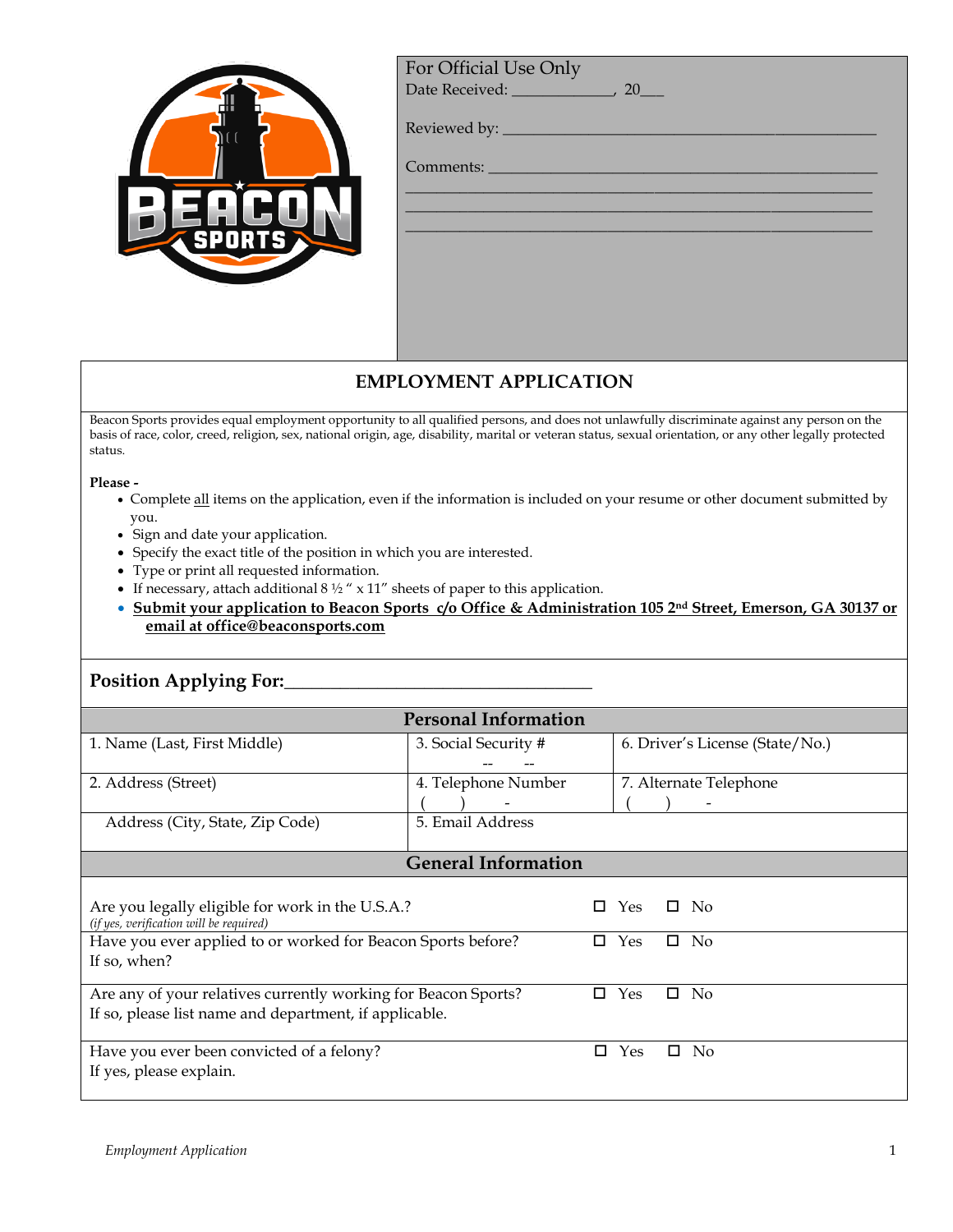| <b>Employment Request</b>                                                                                                                             |       |                                                |                  |                        |                        |  |
|-------------------------------------------------------------------------------------------------------------------------------------------------------|-------|------------------------------------------------|------------------|------------------------|------------------------|--|
| Minimum Salary Requested: \$                                                                                                                          |       | If applicable, are you available for overtime? |                  | $\square$ Yes          | $\square$ No           |  |
| What is the earliest date you can begin work?                                                                                                         |       |                                                |                  |                        |                        |  |
| How did you hear about this position?<br>$\Box$ Recruiter $\Box$ Internet Job Posting $\Box$ Newspaper Classified $\Box$ Company Website $\Box$ Other |       |                                                |                  |                        |                        |  |
|                                                                                                                                                       |       | <b>Employment History</b>                      |                  |                        |                        |  |
| *Please begin with most recent employment<br>$\square$ Yes $\square$ No $\square$ Not Applicable<br>May we contact your current employer?             |       |                                                |                  |                        |                        |  |
|                                                                                                                                                       |       | Dates of                                       |                  | Position:              | Reason for             |  |
|                                                                                                                                                       |       | Employment:                                    | Pay or<br>salary | Duties:                | Leaving:               |  |
| Address:                                                                                                                                              |       |                                                | Start:           |                        |                        |  |
|                                                                                                                                                       |       | to                                             |                  |                        |                        |  |
| Supervisor:                                                                                                                                           |       |                                                | Final:           |                        |                        |  |
|                                                                                                                                                       |       |                                                |                  |                        |                        |  |
|                                                                                                                                                       |       | Dates of<br>Employment:                        | Pay or<br>salary | Position:<br>Duties:   | Reason for<br>Leaving: |  |
| Address:                                                                                                                                              |       |                                                | Start:           |                        |                        |  |
|                                                                                                                                                       |       | to                                             | Final:           |                        |                        |  |
| Supervisor:                                                                                                                                           |       |                                                |                  |                        |                        |  |
|                                                                                                                                                       |       |                                                |                  |                        |                        |  |
|                                                                                                                                                       |       | Dates of<br>Employment:                        | Pay or<br>salary | Position:<br>Duties:   | Reason for<br>Leaving: |  |
| Address:                                                                                                                                              |       |                                                | Start:           |                        |                        |  |
|                                                                                                                                                       |       | to                                             | Final:           |                        |                        |  |
| Supervisor:                                                                                                                                           |       |                                                |                  |                        |                        |  |
| Telephone: (                                                                                                                                          | ) $-$ |                                                |                  |                        |                        |  |
|                                                                                                                                                       |       | Education                                      |                  |                        |                        |  |
| School                                                                                                                                                | Name  | Location                                       |                  | <b>Course of Study</b> | Degree<br>Obtained     |  |
| High School/GED                                                                                                                                       |       |                                                |                  |                        |                        |  |
| College/University                                                                                                                                    |       |                                                |                  |                        |                        |  |
| Graduate School                                                                                                                                       |       |                                                |                  |                        |                        |  |
| Vocational /<br>Specialized                                                                                                                           |       |                                                |                  |                        |                        |  |
| <b>Military</b>                                                                                                                                       |       |                                                |                  |                        |                        |  |
| Military Service: $\square$ Yes $\square$ No<br>Branch:                                                                                               |       |                                                |                  |                        |                        |  |

*Employment Application* 2